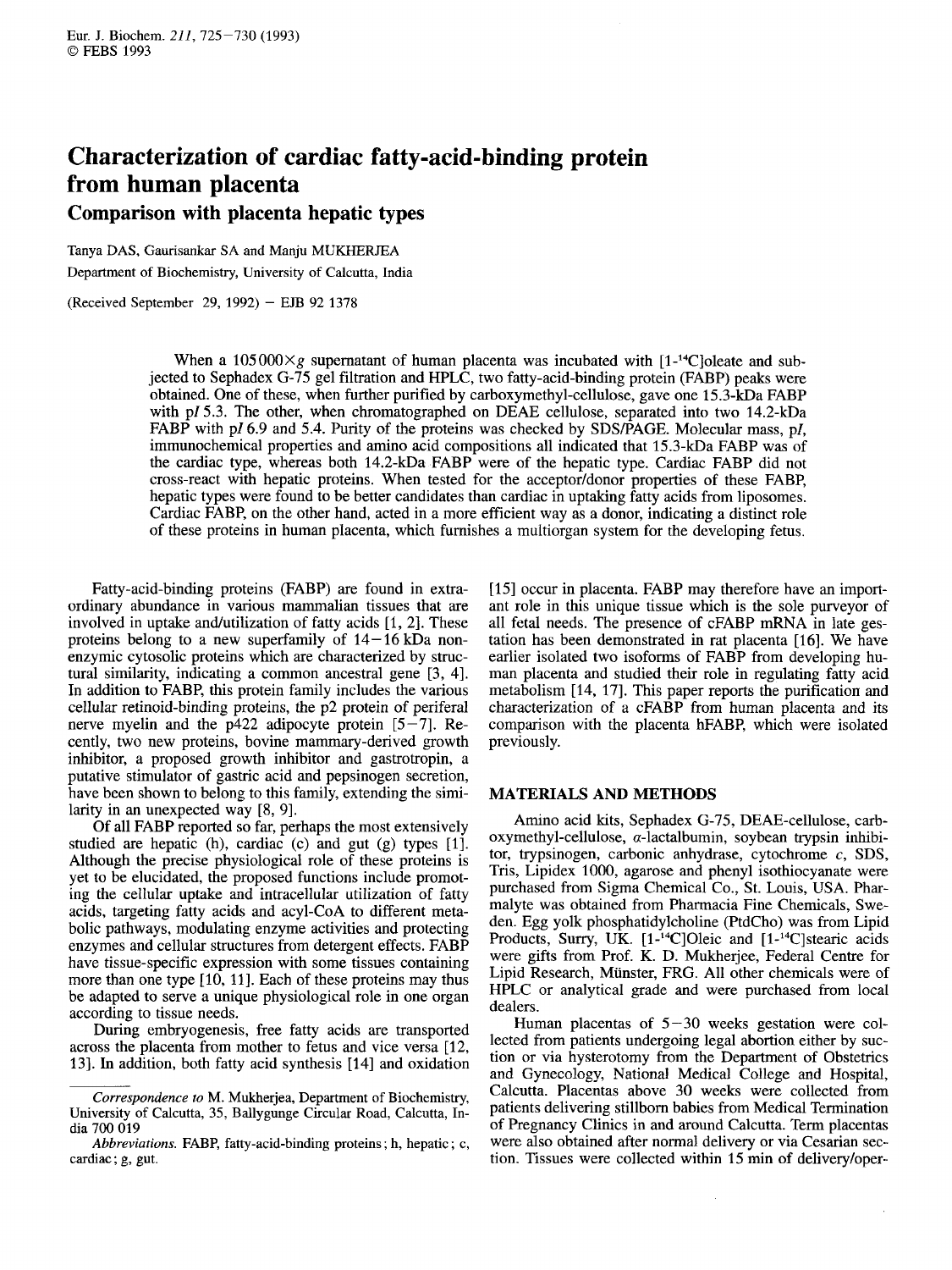ation and kept in ice. Gestational ages were calculated from the period of amenorrhea and by crown-rump length of the fetus [18].

# *Preparation*  of *human placenta supematant*

Human placenta tissues were washed in cold saline, minced, suspended in 10 mM potassium phosphate,  $pH$  7.5, containing 1 mM mercaptoethanol and 0.154 M KC1 (buffer A) and homogenized using a Teflon glass homogenizer.<br>Homogenate thus obtained was centrifuged at  $105000 \times g$  for Freparation of human placenta supernatant<br>
Human placenta tissues were washed in cold saline,<br>
Human anti-cFABP serum was a gift from Prof. F. Spe-<br>
containing 1 mM mercaptoethanol and 0.154 M KCl (buffer<br>
A) and homogeniz 1 h, lyophilised and used

# **Isolation of placenta FABP**

Lyophilised powder was dissolved in minimum volume of buffer A and delipidated with Lipidex 1000 (191. To this supernatant, [1-<sup>14</sup>C]oleate was added prior to gel filtration on Sephadex G-75 (2.5 cm  $\times$  80 cm) equilibrated and developed in the same buffer. A protein peak at molecular mass  $10-$ 20kDa with affinity for labelled fatty acids was collected, dialyzed against buffer A and subjected to HPLC (Hewlett Lyophilised powder was dissolved in minimum volume<br>
of buffer A and delipidated with Lipidax 1000 [19]. To this<br>
supernatant, [1-<sup>1</sup>·C]oleate was added prior to gel filtration on<br>
Sephadex G-75 (2.5 cm × 80 cm) equilibrat 3000 SW XL,  $7.8 \text{ mm} \times 300 \text{ mm}$ , Hewlett Packard). The eluted fractions were assayed for FABP activity, and those showing positive response were subjected to further purification.

#### **Purification of placenta cFABP**

The fractions containing FABP activity and having relatively higher molecular mass  $(14-16 \text{ kDa})$  were dialyzed against 1OmM sodium acetate, pH5.0 (buffer B), and applied to a carboxymethyl-cellulose column  $(1 \text{ cm} \times 5 \text{ cm})$ previously equilibrated with buffer B. The column was eluted<br>by a linear gradient of sodium acetate  $(10-200 \text{ mM})$ . Frac-**Purification of placenta cFABP**<br>
were identified using standards.<br>
The fractions containing FABP activity and having rela-<br>
tively higher molecular mass (14-16 kDa) were dialyzed<br>
against 10 mM sodium acetate, pH 5.0 (bu tions containing FABP activity were pooled, concentrated, adjusted to pH 7.5 and stored at  $-20^{\circ}$ C.

## **Purification of placenta hFABP**

After HPLC elution, the protein peak of lower molecular mass  $(14-16 \text{ kDa})$ , showing affinity for added ligand, was dialysed against 10 mM Tris/Cl, pH 8.5, and further purified by DEAE-cellulose anion-exchange chromatography following our previously published method [17]. FABP eluted from the column were concentrated and stored at  $-20^{\circ}$ C.

#### **Measurement of FABP**

Protein determinations were performed following the method of Lowry et al. [20] using bovine serum albumin as standard, Error was corrected by binding assay using the method of Glatz and Veerkamp [19].

# **Electrophoretic experiments and isoelectric focusing**

Purity of the proteins was judged by SDSPAGE according to the method of Laemmli [21] using a 12.5% resolving gel. Molecular mass markers and FABP were solubilized at lactalbumin, soybean trypsin inhibitor, trypsinogen, carbonic anhydrase and cytochrome *c.* Proteins were detected by staining with Coomassie brilliant blue R250.

ept in ice. Gestational ages were calculated from <br>*zysigon polyacrylamide* gels was per-<br>*formed by crown-rump* length of the formed by the method of Wrighly [22] using 5% gel col-<br>umns. Carrier ampholines of pH 3–10 were Isoelectric focusing on polyacrylamide gels was per-<br>formed by the method of Wrighly [22] using 5% gel col-Isoelectric focusing on polyacrylamide gels was performed by the method of Wrighly [22] using 5% gel col-<br>umns. Carrier ampholines of pH  $3-10$  were used at a final<br>concentration of  $20\%$  (by yol). umns. Carrier ampholines of  $pH$  3-10 were used at a final concentration of 20% (by vol.).

#### **Immunological methods**

*centa supernatant*<br> **z** were washed in cold saline, Human anti-cFABP serum was a gift from Prof. F. Spe-<br>
mM potassium phosphate, pH 7.5, ner, University of Münster, FRG. Human fetal c-FABP, anti-<br>
oethanol and 0.154 M K Human anti-cFABP serum was a gift from Prof. F. Spener, University of Munster, FRG. Human fetal c-FABP, antibodies against human placenta pl-6.9 FABP and human fetal hFABP were prepared in our laboratory [17, 23, 24]. Immunological cross-reactivity of human placenta FABP was tested by Ouchterlony double-immunodiffusion test *[25].* 

## **Amino acid analysis**

Lyophilyzed FABP were hydrolysed with 6M HCl at 110°C for 24 h. For determination of Trp, protein samples were hydrolysed with 0.1% phenol. Phenyl thiocyanate derivatives of amino acids were prepared by coupling the amino acids with phenyl isothiocyanate and detected in HPLC (Hewlett Packard) using  $ODS$  2  $\mu$ m column  $(125 \text{ mm} \times 4 \text{ mm})$ . A gradient of 50% acetonitrile in 12.5 mM phosphate, pH  $6.4$ , was used as the mobile phase.

# **Lipid analysis**

Lipids were extracted from the proteins by the method of Folch et al. [26] and separated by TLC. Individual lipids were identified using standards.

## **Preparation of liposomes**

The designated amount of PtdCho for the liposomes was dissolved in chloroform/methanol  $(2:1,$  by vol.). The solvent was evaporated with  $N_2$ , and the lipid was further dried in vacuum for 1 h. To prepare the liposomes, a procedure was followed described by Brecher et al.  $[27]$ .  $[1$ -<sup>14</sup>C]Oleate and [1-<sup>14</sup>C]stearate were routinely included in the liposome preparations.

## **Transfer of fatty acids from liposome to FABP**

The incubation medium (total volume  $500 \mu l$ ) contained 400 pl fatty-acid-containing liposomes diluted to the appropriate concentration and 100 pl FABP solution. After addition of binding protein and gentle mixing, the samples were incubated for 60 min at room temperature and centrifuged at  $105000 \times g$  for 30 min at 4°C. Radioactivity in the super-Transfer of fatty acids from liposome to FABP<br>The incubation medium (total volume 500  $\mu$ l) contained<br>400  $\mu$ l fatty-acid-containing liposomes diluted to the appro-<br>priate concentration and 100  $\mu$ l FABP solution. Afte natant represented the FABP-bound ligand. A correction was made for blank incubated in the absence of protein.

# **Movement of fatty acids from FABP to vesicles**

10 examine the donor property of FABP, the proteins<br>
10 examine the donor property of FABP, the proteins<br>
16 examine the donor property of FABP, the proteins<br>
16 examine the markers and **isoelectric focusing**<br>
16 examine t To examine the donor property of FABP, the proteins were incubated with [1-<sup>14</sup>C]oleate for 30 min at ambient temperature. The fatty acid was added from the concentrated ethanol stock solution, with final ethanol concentration less than  $1\%$  (by vol.). It was assumed that at a 1:10 ratio of FABP/fatty acid, all the FABP was saturated. Unbound fatty acids were removed by treatment with Lipidex 1000 for 10 min at 0°C [19]. After removal of Lipidex 1000 by a brief centrifugation amount of bound fatty acid was assayed in supernatant. An equal volume of donor FABP and acceptor vesicles were mixed and incubated for 60min. Liposomes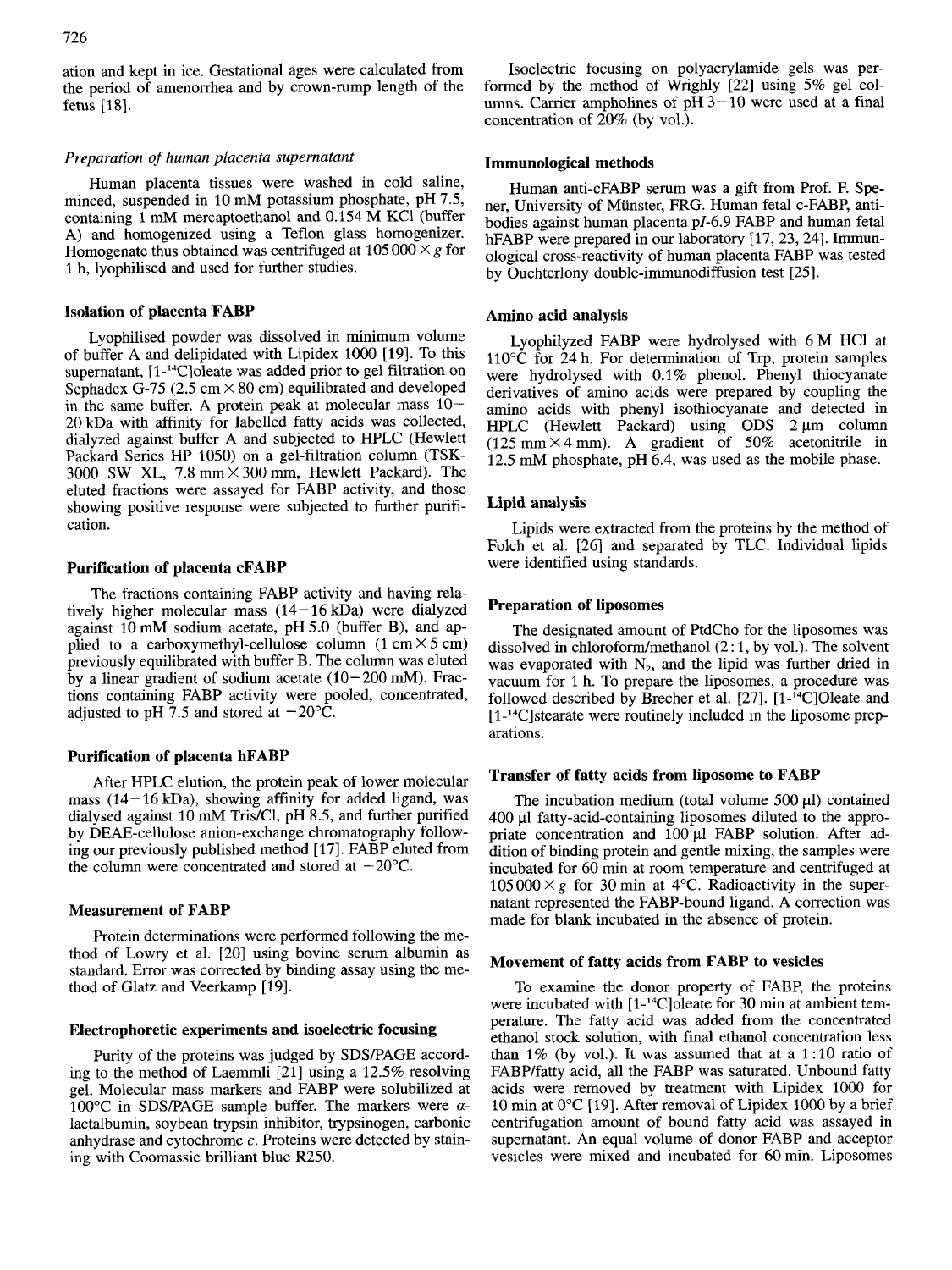

**Fig. 1. Purification of human placenta FABP by gel filtration.**  with 10 mM phosphate, pH 7.5. (B) The second peak from (A) was (A) Delipidated placenta cytosol, charged with [l-'4C]oleate, applied to a Sephadex G-75 column  $(2.5 \text{ cm} \times 80 \text{ cm})$  and eluted further chromatographed on **an** HPLC gel-filtration column  $(7.8 \text{ mm} \times 300 \text{ mm})$  using the same buffer.  $\overline{(\bullet)}$  Protein; (O) [1-<sup>14</sup>C]oleate bound.

were then separated by centrifugation at  $105000 \times g$  for 30 min. Radioactivity of supernatant was used for calculating the amount of remaining ligand.

# **RESULTS**

# **Purification of FABP from the cytosol of human placenta**

Incubation of  $105000 \times g$  supernatant from human placenta with [l-14C]oleate and subsequent separation over Sephadex G-75 revealed two protein peaks containing <sup>14</sup>C-labelled fatty acid (Fig. **1A).** The first peak (70kDa) corresponded to the added ligand bound to albumin from contaminating blood proteins. The second peak represented [ 1-'4C]oleate complexed by one or more  $12-16$ -kDa protein. Since in human blood no low-molecular-mass FABP has been detected, the placenta origin of the binding protein(s) of the second peak was ascertained. This fraction, when subjected to HPLC, again resolved into three close peaks, of which the first two were able to bind  $[1 - {}^{14}C]$ oleate (Fig. 1B). The first fraction having relatively higher molecular mass was further purified by carboxymethyl-cellulose. When eluted with a



**Fig. 2. Ion-exchange chromatography of placenta FABP.** (A) The first peak from Fig. 1B was loaded onto a carboxymethyl-cellulose column  $(1 \text{ cm} \times 5 \text{ cm})$ . (a) Elution by 10 mM sodium acetate, pH 5.0. (b) Elution by a linear gradient of sodium acetate (10-200 mM). (B) The second peak from Fig. 1B was applied to a DE-AE-cellulose column (1 cm  $\times$  10 cm). (a) Elution by 10 mM Tris/Cl, pH 8.5. (b) Elution by a linear gradient of NaCl up to 300 mM **(0) Fig. 2. Ion-exchange chromatography or placenta FABP.** (A) The first peak from Fig. 1B was loaded onto a carboxymethyl-cellulose column (1 cm  $\times$  5 cm). (a) Elution by 10 mM sodium acetate (10–h7 0.0) Elution by a linea

**Table 1. Determination of molecular mass of placenta FABP.** 

| FAB type       | рI         | Molecular mass from |                 |  |
|----------------|------------|---------------------|-----------------|--|
|                |            | gel filtration      | <b>SDS/PAGE</b> |  |
|                |            | kDa                 |                 |  |
| cFABP          | 5.3        | 15.5                | 15.3            |  |
| hFABP<br>hFABP | 5.4<br>6.9 | 14.5<br>14.5        | 14.2<br>14.2    |  |

gradient of sodium acetate  $(10-200 \text{ mM})$ , a single protein peak was obtained (Fig. 2A) which retained the fatty acid. The second peak after HPLC was chromatographed on a DEAE-cellulose column. As previously reported [17], using a NaCl gradient of  $0-300$  mM, two fatty-acid-binding peaks, FABP-I and FABP-II, were recovered (Fig. 2B).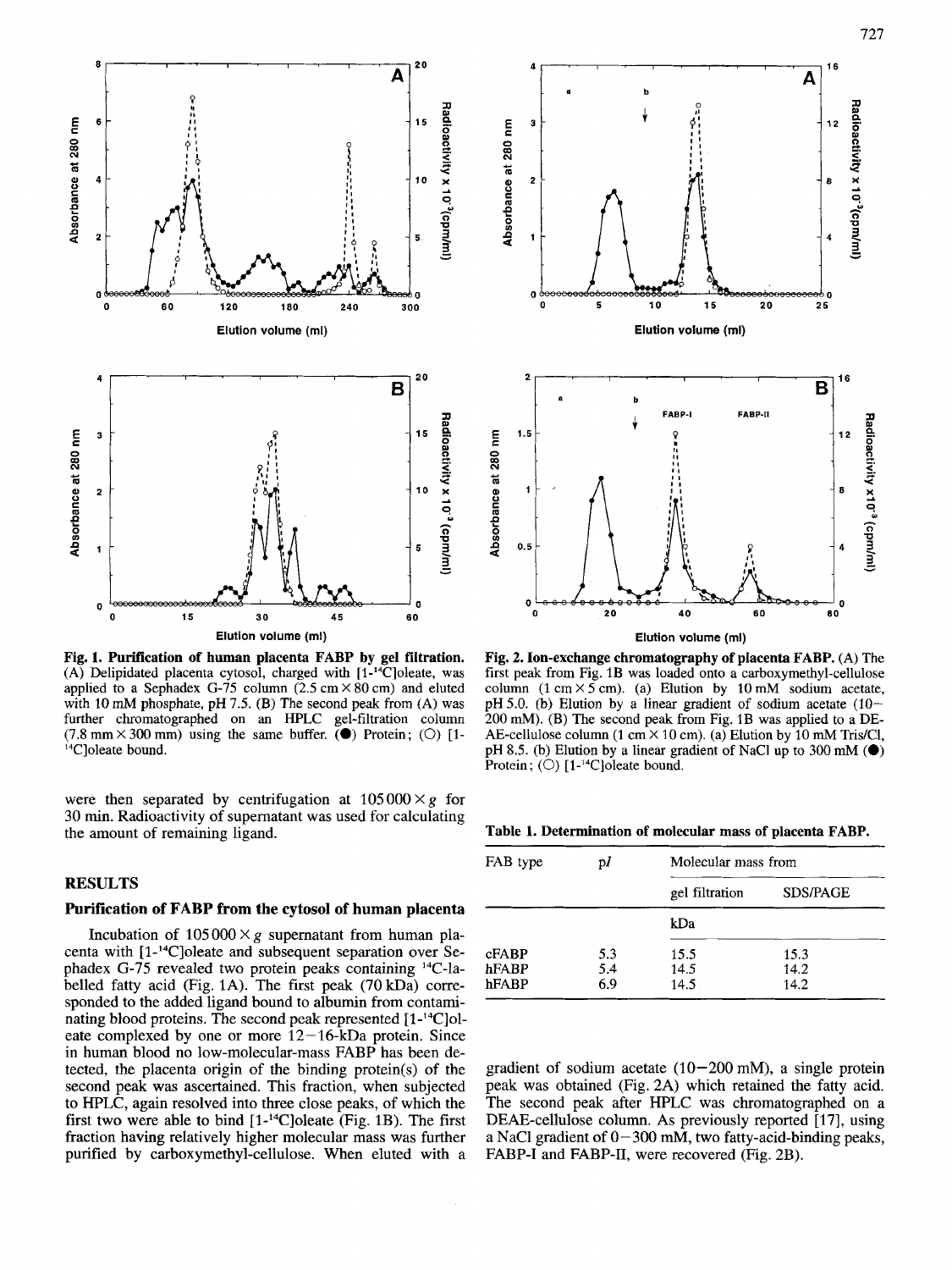

**Fig. 3. Ouchterlony double-immunodiffusion of placenta FABP. (A)** Cross-reactivity with cFABP. The central well contained 20 ml anti-cFABP serum, peripheral wells contained placenta pl-5.3 contained 20 ml anti-hFABP serum, peripheral wells contained centa cytosol (I), **PI-5.4**  hFABP (11), PI-6.9 hFABP (111), fetal hFABP *(W),*  5 mg each. (B) Cross-reactivity with hFABP. The central well cFABP (I), pl-5.4 hFABP (II), fetal cFABP (III) and pl-6.9 hFABP (IV) and liver cytosol (V), *5* mg each.

## **Determination of molecular mass**

Over the year, the molecular masses of different FABP have been reported to be  $14-16$  kDa. 14.2 kDa has been described for hFABP, 15.3 kDa for cFABP and 15.1 kDa for gFABP [l]. We used several approaches to obtain a good estimate of the molecular masses of three FABP obtained. **As** can be seen from Table I, values obtained via gel chromatography and electrophoresis agreed quite well. Interestingly, the molecular mass of the FABP obtained by carboxymethylcellulose was 15.3 kDa, and those of both FABP-I and FABP-I1 were 14.2 kDa [17]. Carbohydrate covalently linked to FABP that may substantially add to the molecular mass was not detected when assayed with the Schiff reagent [28].

## **Isoelectric focussing**

The pl of 15.3-kDa FABP was found to be 5.3. The pl values of FABP-I and FABP-II (14.2 kDa each) were already obtained as 6.9 and 5.4, respectively (figure not shown).

ecular masses of both hFABP are 14.2kDa and that of cFABP is 15.3 kDa. Values are given to the nearest integer.

| <u> 1989 - Andrew Stadt British (1989), series and de la production de la production de la production de la produ</u> |  |  |
|-----------------------------------------------------------------------------------------------------------------------|--|--|
| Amino acid content                                                                                                    |  |  |
| hFABP cFABP hFABP cFABP<br>hFABP                                                                                      |  |  |
|                                                                                                                       |  |  |
| pl 6.9 pl 5.4 pl 5.3                                                                                                  |  |  |
|                                                                                                                       |  |  |
| mol/mol                                                                                                               |  |  |
|                                                                                                                       |  |  |
|                                                                                                                       |  |  |
|                                                                                                                       |  |  |
|                                                                                                                       |  |  |
|                                                                                                                       |  |  |
|                                                                                                                       |  |  |
|                                                                                                                       |  |  |
|                                                                                                                       |  |  |
|                                                                                                                       |  |  |
|                                                                                                                       |  |  |
|                                                                                                                       |  |  |
|                                                                                                                       |  |  |
|                                                                                                                       |  |  |
|                                                                                                                       |  |  |
|                                                                                                                       |  |  |
|                                                                                                                       |  |  |
|                                                                                                                       |  |  |
|                                                                                                                       |  |  |
| 127 127 140 127 132<br>Total                                                                                          |  |  |

## **Immunological cross-reactivity**

Initial of double-immunodiffusion assay, anti-(human cFABP)<br>serum precipitated only with placenta p*I*-5.3 FABP and fetal<br>**BP**. c-FABP (Fig. 3A), the pattern revealing complete cross-reac-<br> $\frac{1}{2}$  or the other hand, plac In double-immunodiffusion assay, anti-(human cFABP) serum precipitated only with placenta pl-5.3 FABP and fetal c-FABP (Fig. 3A), the pattern revealing complete cross-reactivity. On the other hand, placenta pl-6.9 and pl-5.4 FABP were both precipitated with anti-(fetal hFABP) serum (Fig. 3B). It was observed that there were reactions of identity between these two lines and those formed with placenta cytosol, fetal hFABP and fetal liver cytosol. Anti-(human cFABP) serum was unable to precipitate placenta pl-6.9 and PI-5.4 FABP and anti-(pl-6.9 FABP) serum did not react with placenta pI-5.3 FABP (figure not shown).

# **Amino acid composition**

The amino acid composition of pI-6.9 and pI-5.4 FABP, revealed by amino acid analysis and individual determinations, were almost identical (Table 2). In each of these proteins, the most prominent feature was the absence of Trp. The compositions were notably distinct from that of  $pI-5.3$ FABP. Amino acid compositions of the formar two showed similarity to that of human hFABP [3], whereas similarity could be observed between the amino acid composition of pl-5.3 FABP and human cFABP [29, 30]. Moreover, our finding that pl-5.3 FABP contains Cys is in line with that reported by Borcher et al. [31].

## **Lipid analysis**

Presence of endogenous lipids was detected in all three placenta FABP by TLC. However, fatty acids were the only detectable lipid component in these fractions and were extracted completely by organic solvents indicating non-covalent binding.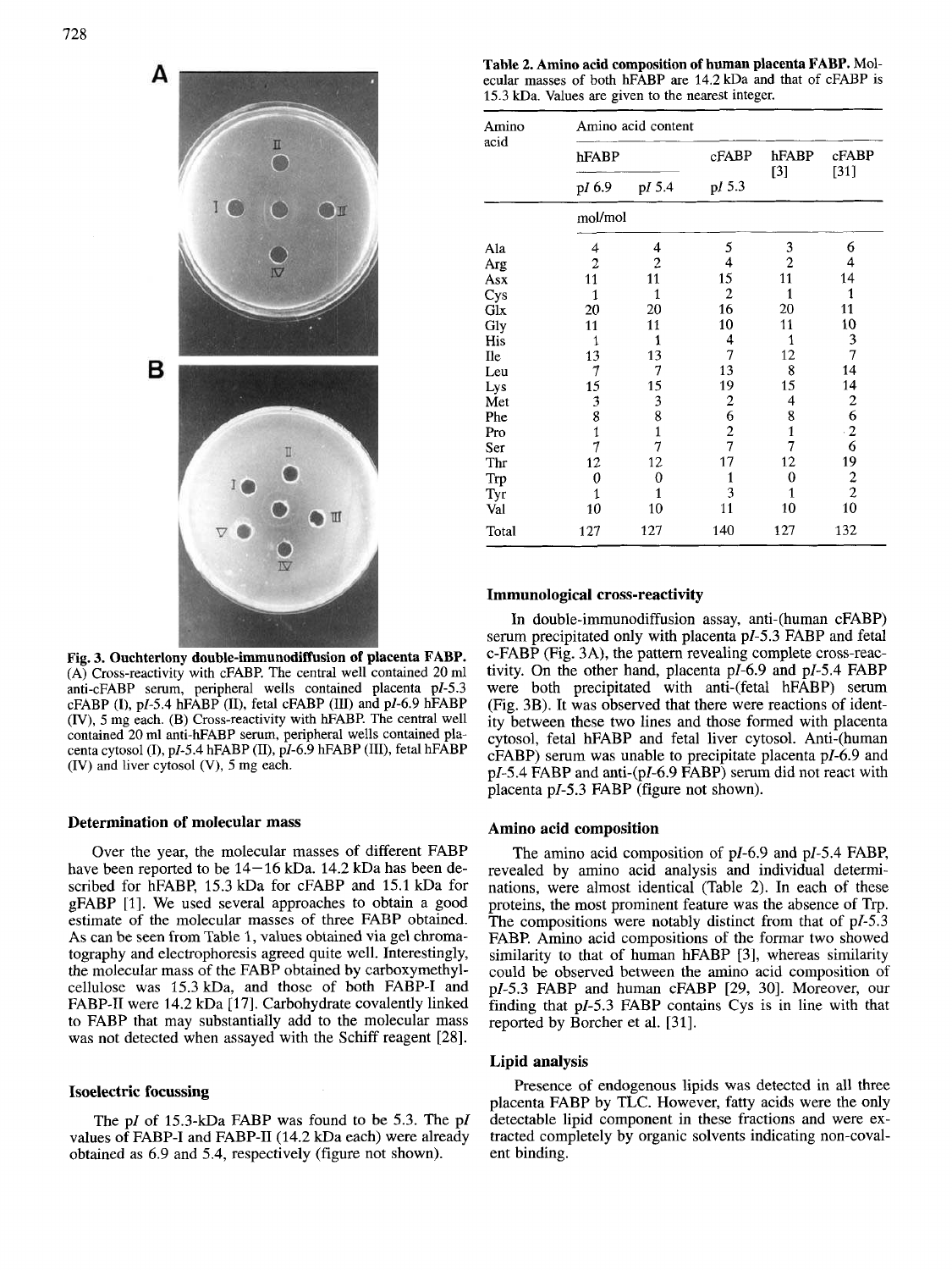

**Fig. 4. Transfer of fatty acid from liposome**  amounts of liposomes containing labelled oleic acid (A) or stearic acid (B) were incubated with 10 mM of either pl-6.9 (O) or pl-5.4 **(0)** or pI-5.3  $(\triangle)$  FABP for 60 min at 37<sup>o</sup>C. Reaction mixtures were centrifuged and the labelled ligands in the supernatant was assayed for bound fatty acid. Values are means  $\pm$  SEM of three sets of experiments.

#### **Transfer of fatty acid from liposome to FABP**

The transfer of  $[1 - 14C]$ oleate and  $[1 - 14C]$ stearate was monitored as described under Materials and Methods. Fig. 4A shows that all the three FABP participated in the uptake of [l-'4C]oleic acid, although the transferring ability is higher for  $pI-6.9$  and  $pI-5.4$  hFABP than  $pI-5.3$  FABP. Highest efficiency was observed with pI-6.9 hFABP. When  $[1 - {}^{14}C]$ stearic acid was included inside the liposome, pI-5.3 cFABP showed almost no uptake (Fig. 4B). In this case also a dominance of pI-6.9 hFABP over pI-5.4 FABP was observed.

## **Reversibility of fatty acid movement**

In agreement with previous reports [32, 33], the net movement of long-chain fatty acid from all three FABP to membranes was evident (Fig. 5). In this report, we also showed a striking difference in the amount of fatty acid transfer from  $pI-5.3$  cFABP versus  $pI-6.9$  or  $pI-5.4$  hFABP to liposomes.  $pI-5.3$  cFABP has been found to be more efficient



**Fig. 5. Reversibility of fatty acid movement.** Different amount of liposomes were incubated with <sup>14</sup>C-labelled oleic acid bound either pl-6.9 (0), or pl-5.4 **(O),** or pl-5.3 (A) FABP for 60 min at 37°C. Radioactivity of the supernatant was used to calculate the amount of remaining ligand. Values are means  $\pm$  SEM of three sets of experiments. **Experiments.** Liposomes (mM PtdCho)<br>Fig. 5. Reversibility of fatty acid movement. Different amount of<br>liposomes were incubated with <sup>14</sup>C-labelled oleic acid bound either<br>pI-6.9 (O), or pI-5.4 (O), or pI-5.3 ( $\triangle$ ) FABP

than both pl-6.9 and pl-5.4 hFABP in donating its fatty acid to phospholipid vesicles.

## **DISCUSSION**

**EXECTSSION**<br>
The present investigation has shown that human placenta<br>
contains two types of FABP, hFABP and cFABP, on the basis<br>
of molecular mass, amino acid composition, immunochem-<br>
ical behavior, pI and binding affini The present investigation has shown that human placenta contains two types of FABP, hFABP and cFABP, on the basis of molecular mass, amino acid composition, immunochemical behavior, pl and binding affinities. In our study, one cFABP, with  $15.3$  kDa and pI 5.3, and two isoforms of hFABP, each with 14.2 kDa and pl values 6.9 and 5.4, have been obtained. These results conform with those obtained for  $cFABP$  and h $FABP$  of adult human heart  $[29-31]$  and liver [3], respectively.

Amino acid compositions and immunochemical properties of human placenta FABP also support the presence of both cFABP and hFABP in this tissue. Ouchterlony doubleimmunodiffusion studies revealed that immune sera directed against cFABP or hFABP do not cross-react with the opposite protein. This observation is in agreement with the results of Said and Schultz [34] and Offner et al. [35] with rat liver and cFABP.

It is known that intestine also contains two types of FABP, hFABP and gFABP. Cistola et al. postulated that these two FABP may form a multifunctional transport system in the cytosol to transport fatty acids and a wide variety of amphiphiles [36]. Unlike enterocytes, where two different types of FABP are expressed in one cell type, placenta is a multiorgan system, therefore, the reasons for the presence of two types of FABP in this tissue may be different. We therefore searched for specific functions of cFABP and hFABP in this unique tissue. When oleic acid was incorporated into liposomes and equilibrated with placenta FABP, both cFABP and hFABP bound the fatty acid. Under our study conditions, hFABP showed dominance over cFABP in accepting fatty acid from model membranes. When stearic acid was used, cFABP showed almost no binding. The results are in line with the fact that cFABP does not bind stearate [37]. When reversibility of fatty acid movement was studied, it was ob